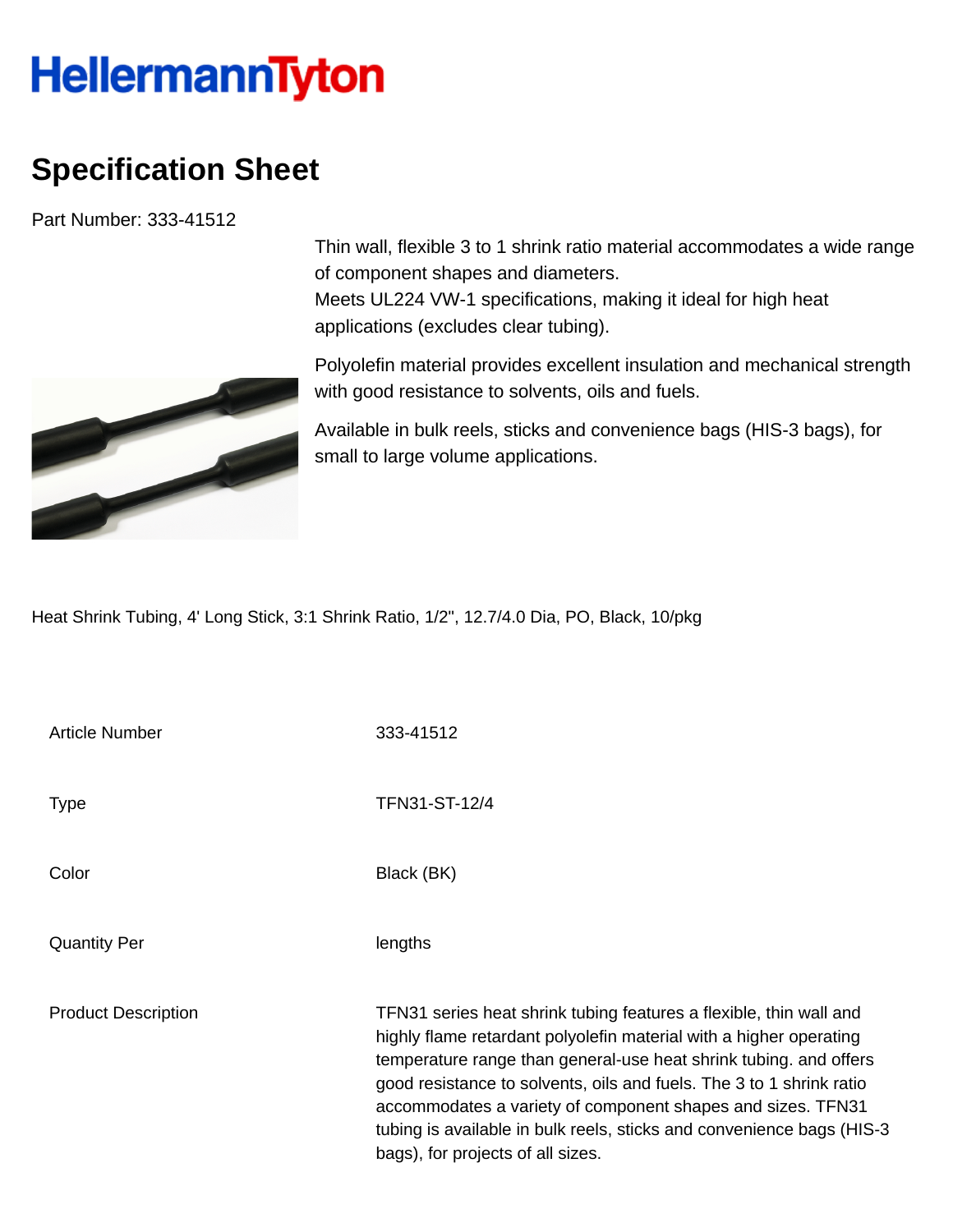| <b>Short Description</b>     | Heat Shrink Tubing, 4' Long Stick, 3:1 Shrink Ratio, 1/2", 12.7/4.0<br>Dia, PO, Black, 10/pkg |  |
|------------------------------|-----------------------------------------------------------------------------------------------|--|
| <b>Global Part Name</b>      | TFN31-ST-12/4-PO-X-BK                                                                         |  |
| Length L (Imperial)          | 4.0                                                                                           |  |
| Length L (Metric)            | 1.22                                                                                          |  |
| Variant                      | Thin-Wall                                                                                     |  |
| Nominal Diameter (Imperial)  | 0.5                                                                                           |  |
| Nominal Diameter (Metric)    | 12                                                                                            |  |
| Wall Thickness WT (Imperial) | .031                                                                                          |  |
| Wall Thickness WT (Metric)   | 0.80                                                                                          |  |
|                              |                                                                                               |  |
| Material                     | Polyolefin, cross-linked (PO-X)                                                               |  |
| <b>Material Shortcut</b>     | PO-X                                                                                          |  |
| Flammability                 | <b>UL 224 VW-1</b>                                                                            |  |
| Halogen Free                 | No                                                                                            |  |
| <b>Operating Temperature</b> | -58°F to +275°F (-50°C to +135°C)                                                             |  |